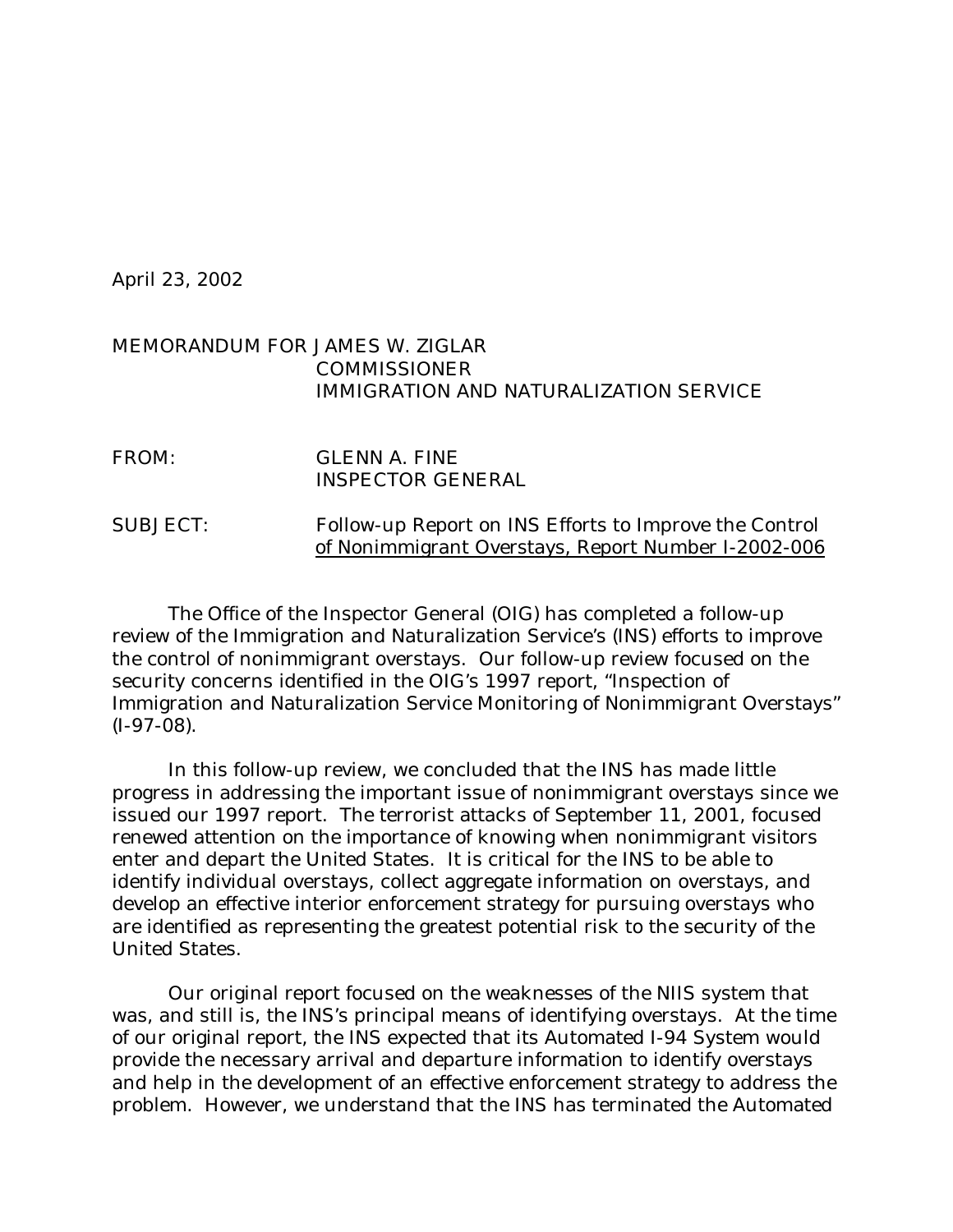I-94 System because it concluded that the system would not be able to identify overstays or meet the requirements of the USA Patriot Act, which mandates development of an integrated entry-exit control system.

As a result, the findings from our 1997 report still apply today. The INS does not have a reliable system to track overstays, does not have a specific overstay enforcement program, and cannot perform its responsibilities under the Visa Waiver Program to provide accurate data on overstays.

It is clear that the key to the timely identification of overstays is an integrated entry-exit control system. The INS and other federal agencies are now working together in a task force to develop such a system, with provisions for biometric identifiers and machine-readable documents. However, completion of the entire entry-exit system will take years.

In the interim, we believe the INS should consider taking steps to help address the issue of nonimmigrant overstays, such as implementing the recommendations from our 1997 report regarding the improvement of collection of departure records by working with airlines to promote carrier compliance, monitoring carrier compliance, and fining non-compliant airlines.

We recognize that these steps are limited and will not address the need for a reliable entry-exit system. The success of the INS in developing such a system is essential to addressing the overstay issue. Because of its importance, the OIG intends to continue to monitor and evaluate the INS's progress in developing this critical system.

We provided INS Headquarters officials with a draft of this report and received some comments, which we incorporated where appropriate.

If you have any questions about this report, please contact me or Paul A. Price, Assistant Inspector General for Evaluation and Inspections, on (202) 616-4600.

Attachment

cc: Kathleen Stanley Liaison Immigration and Naturalization Service